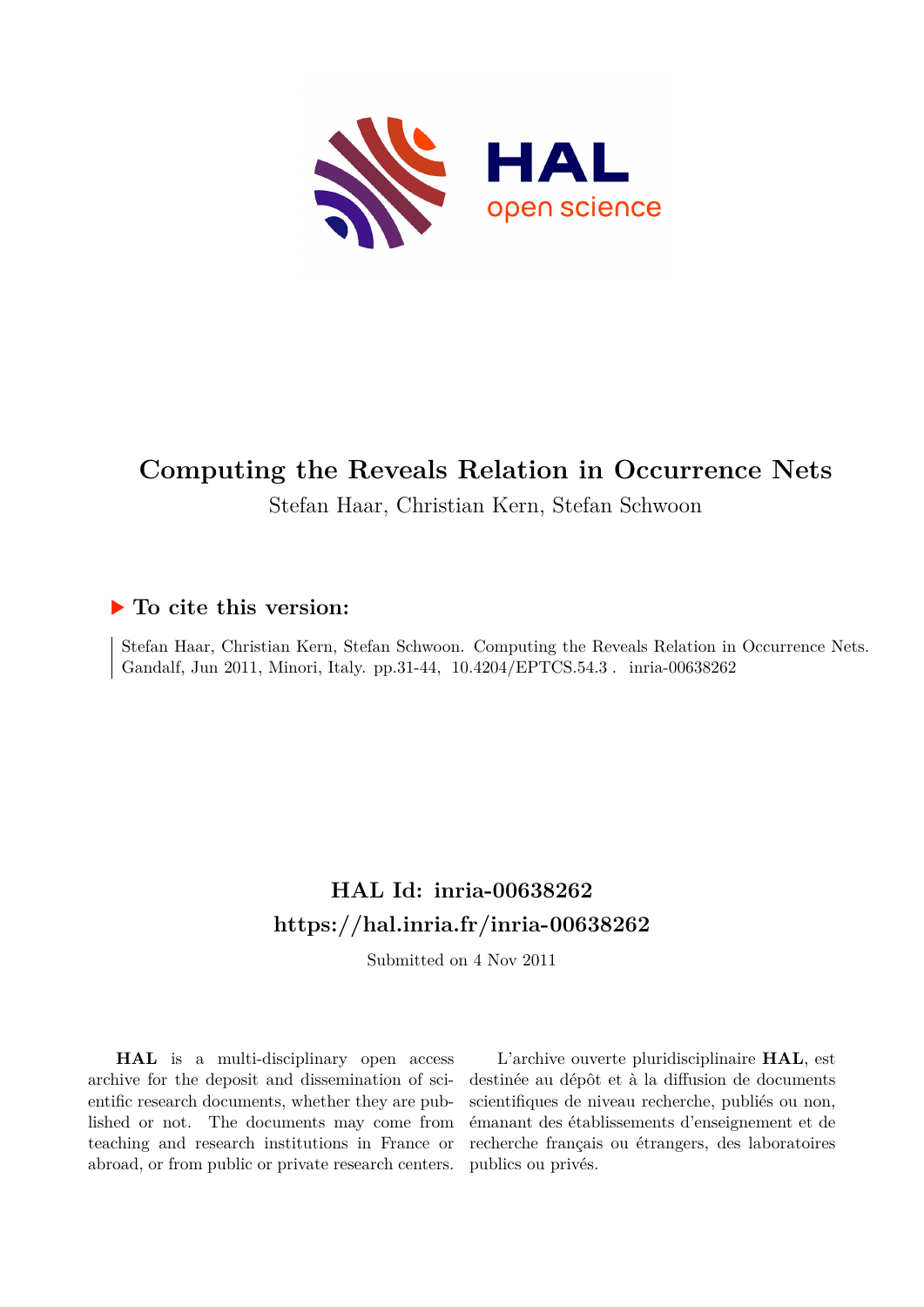## Computing the Reveals Relation in Occurrence Nets

Stefan Haar

INRIA and LSV, Ecole Normale Supérieure de Cachan and CNRS 61, ave. du Président Wilson, 94230 Cachan, France

Christian Kern<sup>∗</sup>

TU München, Boltzmannstr. 3, 85748 Garching, Germany

#### Stefan Schwoon

LSV, Ecole Normale Supérieure de Cachan and CNRS, and INRIA 61, ave. du President Wilson, 94230 Cachan, France ´

Petri net unfoldings are a useful tool to tackle state-space explosion in verification and related tasks. Moreover, their structure allows to access *directly* the relations of causal precedence, concurrency, and conflict between events. Here, we explore the data structure further, to determine the following relation: event *a* is said to *reveal* event *b* iff the occurrence of a implies that b inevitably occurs, too, be it before, after, or concurrently with *a*. Knowledge of *reveals* facilitates in particular the analysis of partially observable systems, in the context of diagnosis, testing, or verification; it can also be used to generate more concise representations of behaviours via abstractions. The reveals relation was previously introduced in the context of fault diagnosis, where it was shown that the reveals relation was decidable: for a given pair *a*,*b* in the unfolding *U* of a safe Petri net *N*, a finite prefix *P* of *U* is sufficient to decide whether or not *a* reveals *b*. In this paper, we first considerably improve the bound on |*P*|. We then show that there exists an efficient algorithm for computing the relation on a given prefix. We have implemented the algorithm and report on experiments.

Topics: Structure and behaviour of Petri Nets; partial-order theory of concurrency; automatic analysis

## 1 Introduction

Petri nets (see e.g. [\[15,](#page-14-1) [14\]](#page-14-2)) and their partial-order unfoldings [\[13,](#page-14-3) [4,](#page-14-4) [12\]](#page-14-5) have long been used in model checking. Their crucial feature is the partial-order representation of concurrency, allowing to escape from the state-space-explosion problem that is brought about by the use of interleaving semantics [\[5\]](#page-14-6).

In this paper, we will focus on the problem of determining the following relation: an event *a* is said to *reveal* another event *b* iff, whenever *a* occurs, the occurrence of *b* is inevitable. This does not imply that *a* and *b* are causally related (though they may be); in fact, *b* may have occurred before *a*, lie in the future of *a*, or even be concurrent to *a*. To some degree, this relation is complementary to the well-known *conflict* relation: *a* and *b* are in conflict if the occurrence of *a* implies that the occurrence of *b* is impossible. Notice however that the conflict relation is symmetric while *reveals* is not.

We further emphasize that the *reveals* relation is essentially a non-temporal relation, as opposed to temporal properties or the *synchronic distance* of e.g. [\[7,](#page-14-7) [16,](#page-14-8) [18\]](#page-14-9). The latter measures the quantitative degree of independency in the repeated occurrences of two net transitions, whereas  $a \triangleright b$  holds if and only if event *a implies* event *b*.

The reveals relation was first introduced in [\[9\]](#page-14-10); more properties and discussions of its applications are given in [\[11\]](#page-14-11). An important motivation for studying *reveals* lies in the partial observability of many

Proceedings of the Second International Symposium on "Games, Automata, Logics and Formal Verification" (GandALF 2011) EPTCS 54, 2011, pp. 31[–44,](#page-14-0) doi[:10.4204/EPTCS.54.3](http://dx.doi.org/10.4204/EPTCS.54.3)

 c S. Haar, C. Kern, S. Schwoon This work is licensed under the [Creative Commons](http://creativecommons.org) [Attribution](http://creativecommons.org/licenses/by/3.0/) License.

<sup>∗</sup>The author was supported by the DFG Graduiertenkolleg 1480 (PUMA).

Giovanna D'Agostino, Salvatore La Torre (Eds.):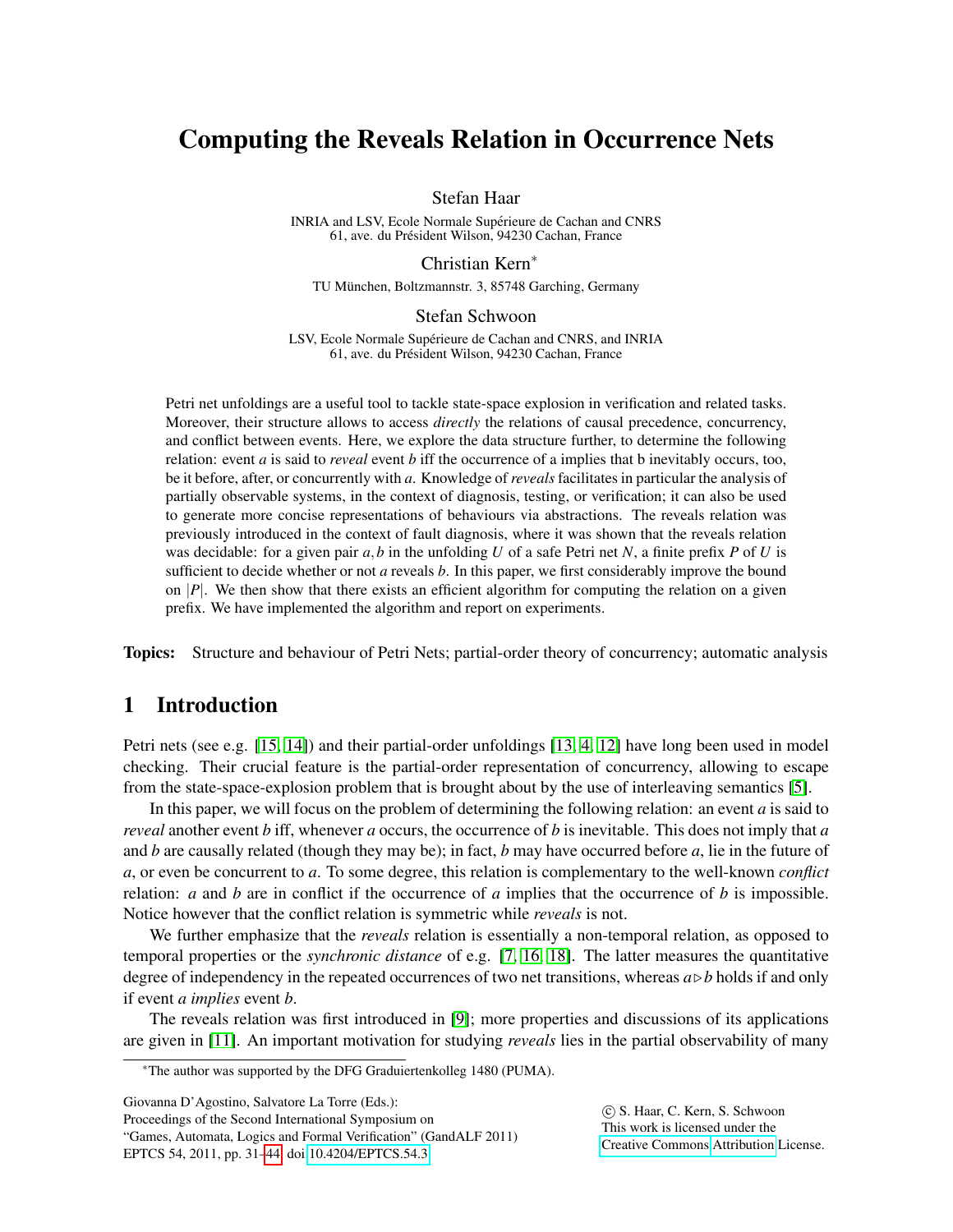systems in applications such as those related to fault diagnosis. The idea is that  $a \triangleright b$  implies that it suffices to observe *a* to infer occurrence of *b*; conversely, *b* does not have to be observable itself, provided *a* or any other event that reveals *b* is observable.

This *binary* relation is the topic of the present article. Recently, [\[1\]](#page-14-12) gave generalizations that include a reveals relation connecting pairs of *sets* of events; however, even in this general setting the binary relation turns out to play a central role. Its exploration and effective computation remains therefore an important task, not only for the structural theory. In fact,  $\triangleright$  is relevant in general for opacity-related properties and tasks concerning concurrent systems; potential and actual applications include verification diagnosability (see [\[11,](#page-14-11) [10\]](#page-14-13)) and other properties, conformance testing, synthesis of controllers and adaptors.

Concerning the task at hand, note that it was shown in [\[11\]](#page-14-11) that the *reveals* relation can be effectively computed for unfoldings of safe nets. For each pair of events  $(a, b)$ , a suitable finite prefix whose height exceeds that of *a* and *b* by at most a uniform bound, is sufficient to verify if *a* reveals *b*. Here, we make the following contributions:

- We considerably improve the bound on the size of the finite prefix needed to decide whether *a* reveals *b*. While the previous bound seemed to make this decision impracticable, the new bound gives much more hope to determine the relation in practice.
- Motivated by this, we discuss an efficient algorithm that computes the entire reveals relation within a given prefix. The algorithm can be implemented completely with bitset operations.
- We have implemented the algorithm and report on experiments, notably on the following questions: how big is the prefix necessary to determine the reveals relation, and how much time does it take to compute said relation on a given prefix? Concerning the second question, the algorithm turns out to be suitably fast; it works on prefixes with tens of thousands of events in a few seconds, and usually takes less time than the actual construction of the prefix.

We proceed as follows: Section [2](#page-2-0) introduces Petri nets, their unfoldings, the reveals relation, and some of its salient properties. Section [3](#page-7-0) gives the new bound on the size of the prefix. Section [4](#page-10-0) presents an algorithm for computing *reveals* on a given prefix, and Section [5](#page-12-0) presents the experiments. We conclude in Section [6.](#page-13-0)

## <span id="page-2-0"></span>2 Definitions

This section introduces central definitions and facts about Petri nets, their unfoldings, and the reveals relation. While most definitions and some results would be valid in the case of Petri nets that are bounded, but not 1-bounded, our main interest is in 1-bounded (aka safe) nets. Moreover, lifting to non-safe nets brings little additional insight but makes arguments much more technical and cumbersome; we therefore chose to focus on safe nets.

#### 2.1 Petri nets

A *Petri net* is a triple  $N = (P, T, F, M_0)$ , where P and T are disjoint sets of *places* and *transitions*, respectively, and  $F \subseteq (P \times T) \cup (T \times P)$  is the *flow relation*. Any function  $M: P \to \mathbb{N}$  is called a *marking*, and *M*<sup>0</sup> is the *initial marking*. By *node*, we shall mean an element from the set  $P \cup T$ .

In figures (e.g., the left-hand side of Figure [1\)](#page-4-0), circles represent places, rectangular boxes represent transitions, and directed edges represent *F*. A marking *M* is represented by black tokens.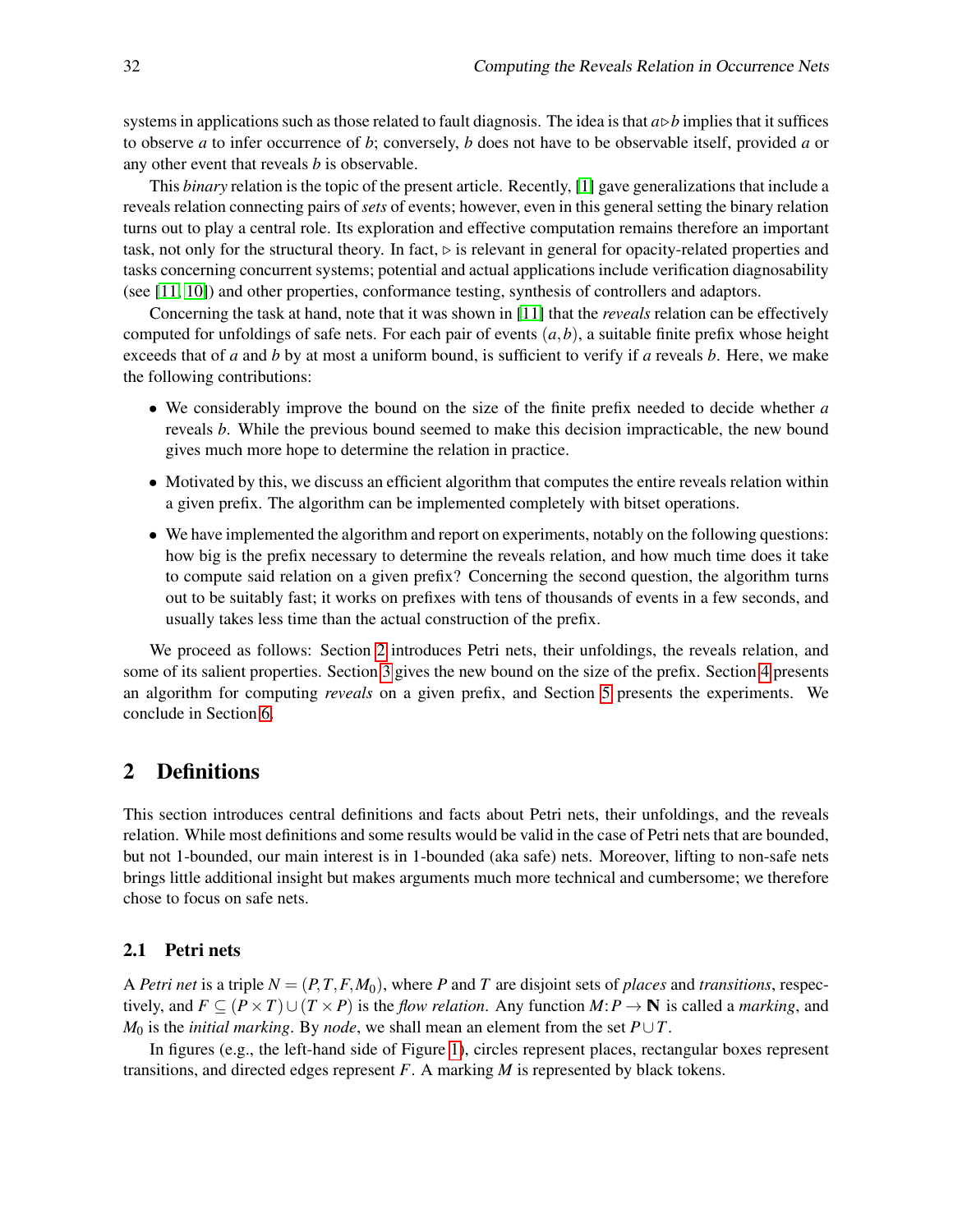#### *S. Haar, C. Kern, S. Schwoon* 33

For a node *x*, call  $\mathbf{v} := \{x' \mid (x',x) \in F\}$  the *preset*, and  $x\mathbf{v} := \{x' \mid (x,x') \in F\}$  the *postset* of *x*. Moreover, for any set  $X \subseteq P \cup T$ , set

$$
\bullet X := \bigcup_{x \in X} \bullet_x \quad and \quad X^{\bullet} := \bigcup_{x \in X} x^{\bullet}.
$$

Transitions induce a *firing relation* among markings, as follows: Let *M*,*M*′ be markings and *t* a transition. Then we write  $M \xrightarrow{t} M'$  iff  $M(p) \ge 1$  for every  $p \in \text{A}^*$  and  $M'(p) = M(p) - 1$  if  $p \in \text{A}^* \setminus t^{\bullet}, M'(p) =$  $M(p) + 1$  if  $p \in t^{\bullet} \setminus t$ , and  $M'(p) = M(p)$  otherwise. In words, we also say that *t* is *enabled* in *M*, and that *firing* it leads to *M*′ .

A finite sequence  $\sigma := t_1 \dots t_k$  of transitions is a *run* iff  $M_0 \xrightarrow{t_1} M_1 \cdots \xrightarrow{t_k} M_k$  for some markings  $M_1, \ldots, M_k$ ; if such a run exists, then  $M_k$  is said to be *reachable*. The set of reachable markings is denoted R(*N*). A net is said to be *safe* if no reachable marking puts more than one token into any place. As explained above, all the nets we are interested in will be safe. Thus, we shall henceforth treat markings as subsets of *P*.

An infinite sequence  $t_1t_2...$  is called a *run* if every prefix of it is one. We say that a run  $\sigma$  is *fair* iff

- either  $\sigma$  is finite, and in the marking reached by  $\sigma$ , no transition is enabled;
- or  $\sigma = t_1 t_2 \dots$  is infinite, where  $M_1, M_2, \dots$  are the markings generated by firing  $\sigma$ , and there exists no pair  $t \in T$  and  $i \ge 1$  such that *t* is enabled in all  $M_k$ ,  $k \ge i$  and  $t \ne t_k$  for all  $k > i$ .

In other words, a fair run cannot delay firing an enabled transition forever.

#### 2.2 Occurrence nets

Occurrence nets are a specific type of acyclic Petri net. Keeping with tradition, we shall call the places of an occurrence net *conditions* and its transitions *events*. Fix a safe Petri net  $O = (C, E, F, C_0)$  for the rest of this subsection. We let  $\lt$  denote the transitive closure of *F* and  $\lt$  the reflexive closure of  $\lt$ ; further, if  $e \in E$  is an event, let  $[e] := \{e' \in E \mid e' \le e\}$  be the *cone* of *e*, and  $\lfloor e \rfloor := \lceil e \rceil \setminus \{e\}$  the *pre-cone* of *e*.

Two nodes *x*, *x*<sup>*'*</sup> are *in conflict*, written *x*#*x'* if there exist  $e, e' \in E$  such that *(i)*  $e \neq e'$ , *(ii)*  $\bullet e \cap \bullet e' \neq \emptyset$ , and *(iii)*  $e \leq x$  and  $e' \leq x'$ .

*O* is called an *occurrence net* if it satisfies the following properties:

- 1. no self-conflict:  $\forall x \in C \cup E$ : ¬( $x \# x$ );
- 2.  $\lt$  is acyclic, i.e.  $\leq$  is a partial order;
- 3. finite cones: all events *e* satisfy  $\vert [e] \vert < \infty$ ;
- 4. no backward branching: all conditions *c* satisfy  $|\cdot c| \leq 1$ ;
- 5.  $C_0 \subseteq C$  is the set of  $\le$ -minimal nodes.

Example 1 *The right hand side of Figure [1](#page-4-0) shows an occurrence net. The events a and c are both in conflict with b, yet not with one another; in fact, they are* concurrent *(neither ordered nor in conflict).*

- Let  $O = (C, E, F, C_0)$  be an occurrence net. We call  $O' = (C', E', F', C_0)$  a *prefix* of *O* if
- $C' \subseteq C$ ,  $E' \subseteq E$ ,  $F' = F \cap (C' \cup E')^2$ , and moreover  $C' \supseteq C_0 \cup (E')^{\bullet}$ ;
- *C'* and *E'* are downward-closed, i.e. for any  $x \in C' \cup E'$  and  $y \lt x$  we have  $y \in C' \cup E'$ .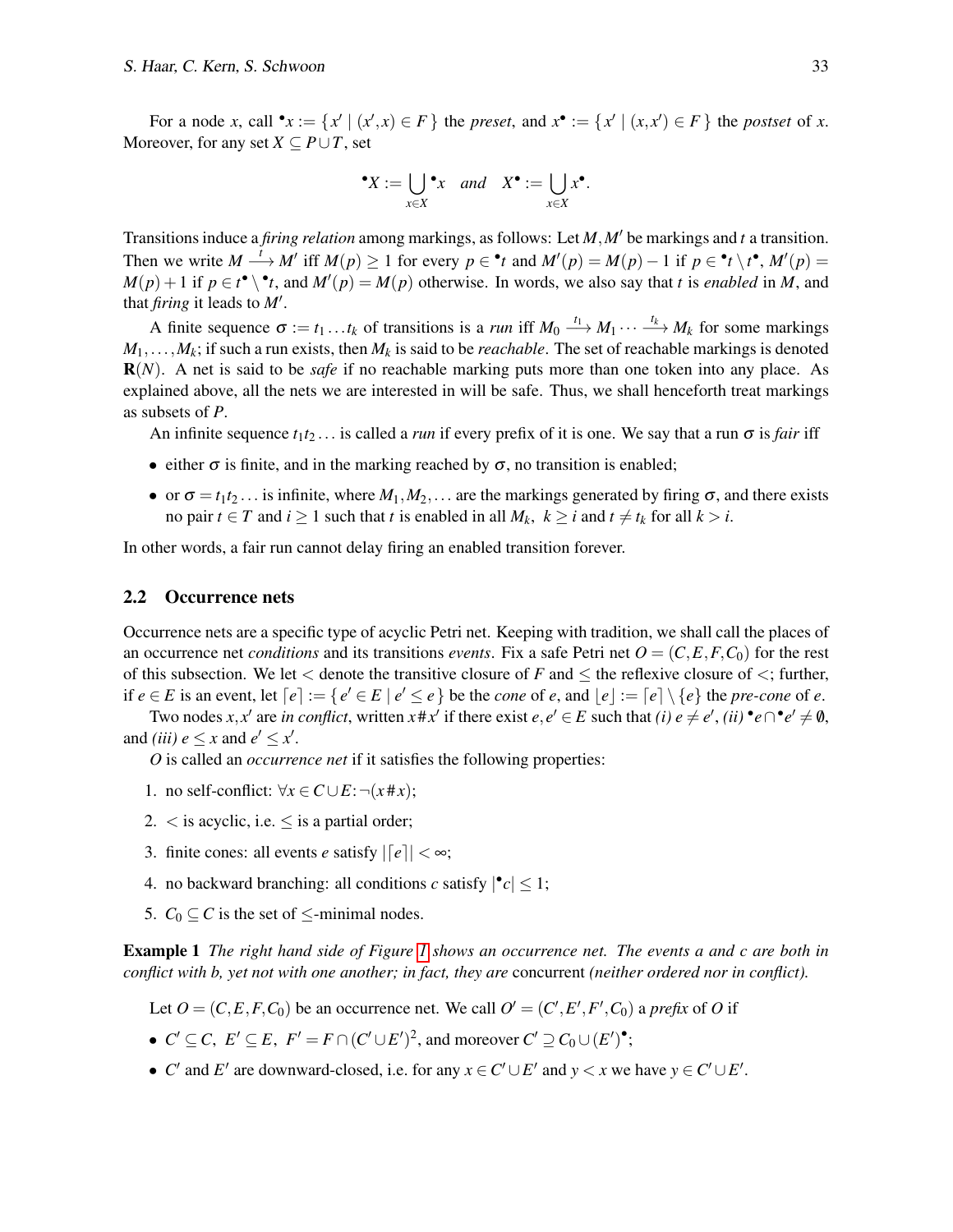

<span id="page-4-0"></span>Figure 1: A Petri net (left) and a prefix of its unfolding (right)

A prefix is called finite if  $C'$  and  $E'$  are finite sets. Notice that each prefix is uniquely determined by its set of events. We denote by  $O[E']$  the unique prefix of  $O$  whose set of events is  $E'$ .

Let  $\mathscr{C} \subseteq E$  be a downward-closed and conflict-free set of events, that is,  $e \in \mathscr{C}$  and  $e' < e$  imply  $e' \in \mathcal{C}$ , and  $e, e' \in \mathcal{C}$  implies  $\neg(e \# e')$ . Then we call  $\mathcal{C}$  a *configuration* of *O*. Given a configuration  $\mathcal{C}$ , we define *Cut*( $\mathscr{C}$ ) to be the set of  $\leq$ -maximal conditions of  $O[\mathscr{C}]$ . Moreover we define the *postfix*  $O/\mathscr{C}$ to be the occurrence net  $(C'', E'', F'', C_0'')$ , where  $C'' = C \setminus C$ ,  $E'' = E \setminus C$ ,  $F'' = F \cap (C'' \cup E'')^2$ , and  $C_0'' = Cut(\mathscr{C})$ .

If C is a finite configuration and  $e \in E \setminus C$  an event such that  $\bullet e \subseteq Cut(C)$ . In this case,  $C' := C \cup \{e\}$ is a configuration, and we write  $\mathcal{C} \stackrel{e}{\leadsto}$  or  $\mathcal{C} \stackrel{e}{\leadsto} \mathcal{C}'$ . By extension, for a finite configuration  $\mathcal{C}$  and a set  $A = \{e_1, \ldots, e_n\}$  of events, we write  $\mathcal{C} \stackrel{A}{\leadsto} \mathcal{C}'$  iff there exist  $\mathcal{C}_0, \ldots, \mathcal{C}_n$  such that  $\mathcal{C}_0 = \mathcal{C}$ ,  $\mathcal{C}_n = \mathcal{C}'$ , and for all  $i = 1, ..., n$ ,  $\mathcal{C}_{i-1} \stackrel{e_i}{\leadsto} \mathcal{C}_i$ . We write  $\mathcal{C} \sqsubseteq \mathcal{C}'$  if there exists a set *A* such that  $\mathcal{C} \stackrel{A}{\leadsto} \mathcal{C}'$ .

The following facts are well-known, see e.g. [\[3,](#page-14-14) [4\]](#page-14-4):

- A downward-closed set  $\mathcal{C} \subseteq E$  is a configuration iff the elements of  $\mathcal{C}$  can be arranged to form a run  $\sigma$  of *O*. We have that  $\sigma$  is fair iff  $\mathcal C$  is maximal. Moreover, if  $\mathcal C$  is finite, then  $\sigma$  leads from  $C_0$ to  $Cut(\mathscr{C})$ .
- For every event  $e$ ,  $\lceil e \rceil$  and  $\lceil e \rceil$  are configurations.
- Let  $c, c' \in C$  be a pair of conditions. Then exactly one of the following three statements holds:
	- $-c$  and  $c'$  are *causally related*, i.e.  $c < c'$  or  $c' < c$ ;
	- $-c$  and *c*' are in *conflict*, i.e.  $c \# c'$ ;
	- $-c$  and *c*<sup>'</sup> are called *concurrent*, written *c* co *c*<sup>'</sup>, i.e. there exists a configuration  $\mathscr C$  such that  $\{c, c'\} \subseteq Cut(\mathscr{C}).$

A set of pairwise concurrent places is called a co-set.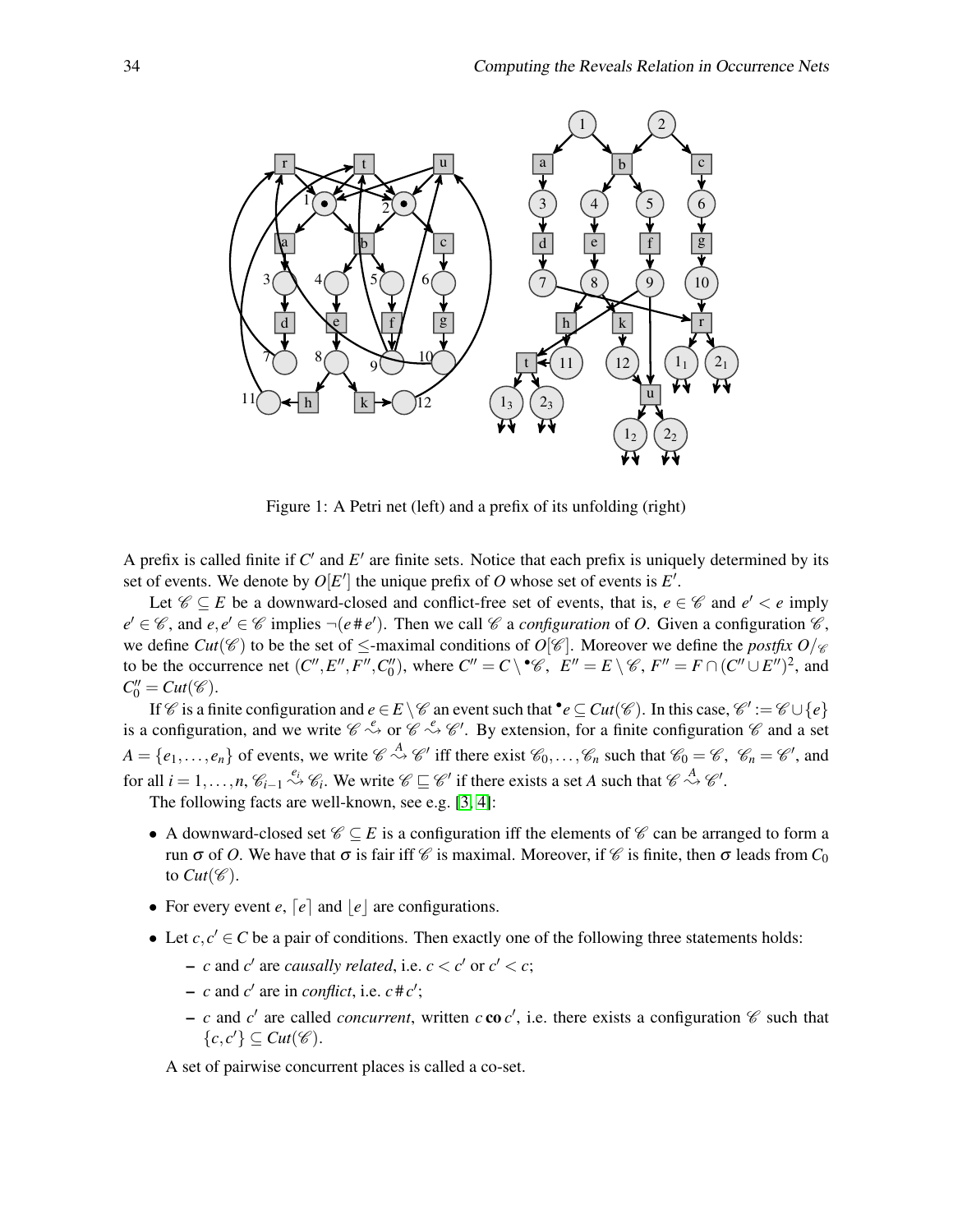#### 2.3 Unfoldings

Let  $N = (P, T, F, M_0)$  be a safe Petri net. Intuitively, an unfolding of N is an acyclic version of N where loops of *N* are "unrolled"; an unfolding is usually infinite even if *N* is finite.

Formally,  $U = (C, E, G, C_0)$  is called an *unfolding* of N if U is an occurrence net equipped with a mapping  $f: (C \cup E) \rightarrow (P \cup T)$ , which we extend to sets and sequences in the usual way. We shall write  $f: A \leftrightarrow B$  if the restriction of f to *A* yields a bijection between *A* and *B*. Then *U* is the unfolding of *N* if the following properties hold:

- $f(C) \subseteq P$ ,  $f(E) \subseteq T$ , and  $f: C_0 \leftrightarrow M_0$ ;
- for every co-set  $D \subseteq C$  and transition  $t \in T$  such that  $f: D \leftrightarrow \bullet t$ , there is exactly one event  $e \in E$ with  $f(e) = t$  and  $\bullet e = D$ ;
- if  $f(e) = t$  for some event *e*, then  $f: e \leftrightarrow e^*$  and  $f: e^* \leftrightarrow e^*$ .

With every configuration  $\mathscr C$  of *U* we associate the marking  $Mark(\mathscr C) := \{ f(c) | c \in Cut(\mathscr C) \}.$ 

Example 2 *Figure [1](#page-4-0) shows a net N on the left and prefix of its unfolding on the right; the function f is reflected in the inscriptions. It is well-known [\[3,](#page-14-14) [4\]](#page-14-4) that M is a reachable marking in N iff there exists a configuration*  $\mathscr C$  *of U such that Mark*( $\mathscr C$ ) = *M. Moreover, if*  $\sigma$  *is a run corresponding to*  $\mathscr C$ *, then*  $f(\sigma)$ *leads from M*<sup>0</sup> *to M in N. It is in this sense that U mimics the behaviour of N.*

A prefix *U* ′ of *U* is called *complete* if it "contains" every marking of *N*, i.e. for every reachable marking  $M \in \mathbf{R}(N)$  there exists a configuration  $\mathscr{C}$  of  $U'$  such that  $Mark(\mathscr{C}) = M$ . It is well-known that for any configuration  $\mathcal{C}$ , the postfix  $U/\mathcal{C}$  is isomorphic to the unfolding of the net  $(P, T, F, Mark(\mathcal{C}))$ .

#### 2.4 The "reveals" relation

To illustrate "reveals" we shall study the occurrence net in Figure [2.](#page-6-0) We are interested in finding relations between events of the form 'if *x* occurs, then *y* has already occurred, or will occur eventually', in the sense that any fair run that contains *x* also contains *y*. In other words, this means that *y is inevitable given x*.

In the context of Figure [2,](#page-6-0) it is obvious that, for any fair run  $\sigma$ ,

$$
k\in\sigma\Longrightarrow e\in\sigma\Longrightarrow b\in\sigma,
$$

where we use  $k \in \sigma$  etc informally to mean that k occurs somewhere in  $\sigma$ . In fact, the statement above simply reflects the causal relationship; if *k* happens, then surely its cause *e* must have happened before.

But one also obtains the following facts in Figure [2,](#page-6-0) again for fair runs  $\sigma$ :

 $a \in \sigma \iff \neg(b \in \sigma) \iff c \in \sigma$  and  $c \in \sigma \iff g \in \sigma$ .

In fact,  $a, c$  are a pair of independent transitions which can happen concurrently, where as  $c$  is a causal predecessor of *g* and yet allows to determine that *g* will eventually happen. The reader is invited to check that these relations follow from the fairness of runs. We thus define our desired relation as follows:

**Definition 1** Let O be an occurrence net and e, e' be two of its events. We say that e reveals e', written  $e \triangleright e'$ , *iff for all fair runs*  $\sigma$  *of*  $0$   $e \in \sigma$  *implies*  $e' \in \sigma$ *. The revealed range of event e is*  $\triangleright [e] := \{ e' \mid e \triangleright e' \}$ *.* 

Notice that the definition immediately implies that  $\triangleright$  is reflexive and transitive. Moreover, there is a reveals relationship along causal successors, i.e. if  $a < b$ , then  $b \triangleright a$ . The relation  $\triangleright$  is not symmetric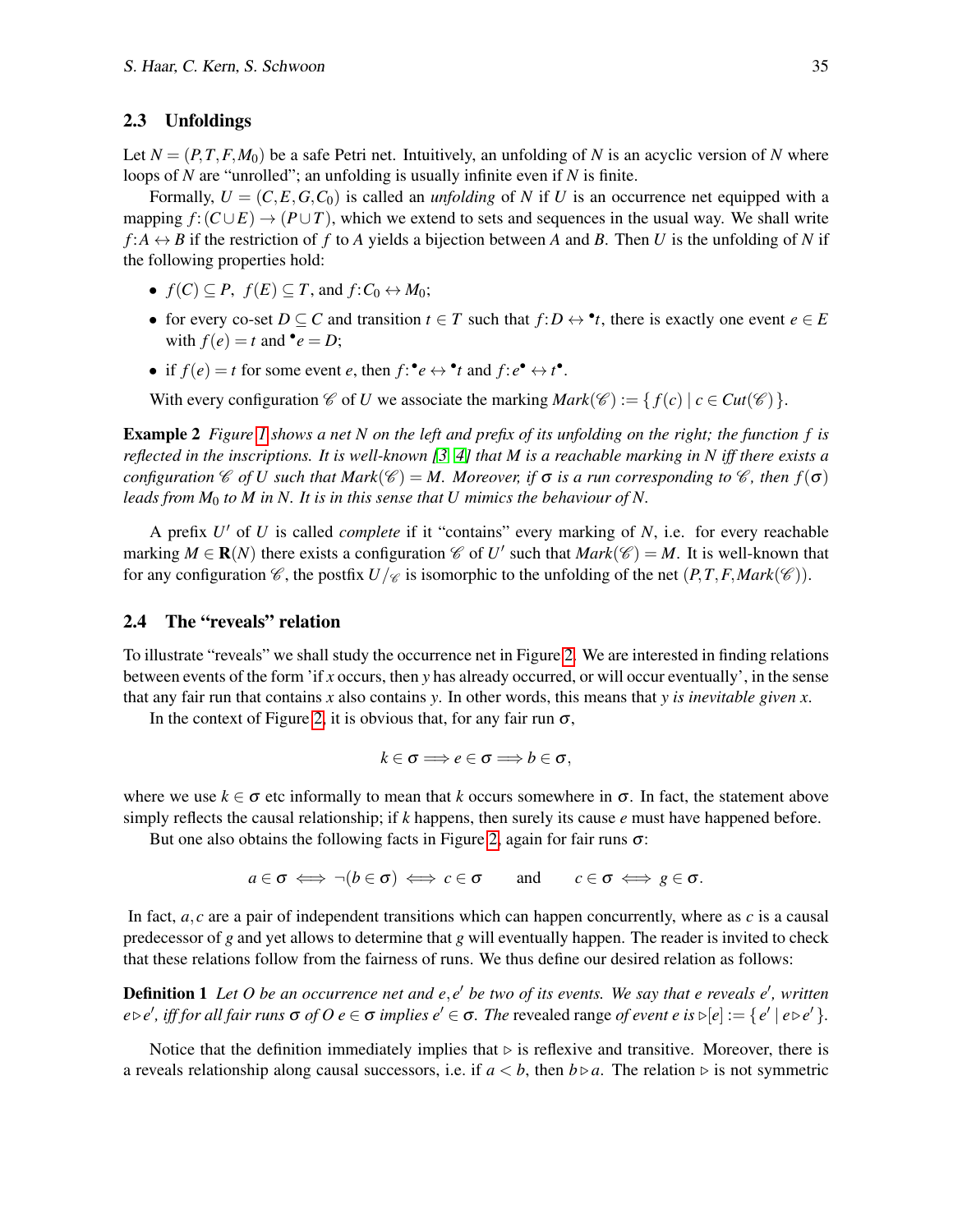

<span id="page-6-1"></span><span id="page-6-0"></span>Figure 2: Example of an occurrence net

in general: in fact, in Figure [2](#page-6-0) we have  $h$  ⊳ *e* but  $\neg(e \triangleright h)$ . On the other hand,  $\triangleright$  is not a partial order: consider  $e \triangleright f$  and  $f \triangleright e$  in Figure [2.](#page-6-0)

These examples show that the inheritance of conflict along causality relations is not sufficient to derive the statements above. One might therefore suspect that, to obtain the above facts one would have to explore the entire set of configurations. However, the following is known:

**Lemma 1** ([\[9,](#page-14-10) [11\]](#page-14-11)) For an event e, its conflict set is defined as  $\#[e] := \{e' \mid e \# e'\}$ . We have that  $e \triangleright e'$  iff  $# [e] ⊇ # [e'].$ 

Thus, in principle all it takes to see if  $e \triangleright e'$  holds is to check whether no *witness* against it exists for  $(e, e')$ ; we call *g* a *witness* for the tuple  $(e, e')$  if  $\neg(e \# g)$  and  $e' \# g$ . However, notice that this does not provide us with an effective procedure because the conflict sets can be infinite in general (see [\[11\]](#page-14-11)). In Section [3](#page-7-0) we shall show that  $e \triangleright e'$  can effectively be decided.

Facets. Let us just note in passing that the strongly connected components of ⊲, called *facets* in [\[11\]](#page-14-11), form equivalence class of occurrence in the sense that any run ω that contains *any* event of a facet must contain *all* of its events. In Figure [3,](#page-7-1) the decomposition of the occurrence net from Figure [2](#page-6-0) into its facets is shown. The facets are  $\{a, d, c, g\}$ ,  $\{b, e, f\}$ ,  $\{h\}$ ,  $\{k\}$ ; the right hand side shows the occurrence net obtained by abstracting every facet into a single event. In general, quotienting an occurrence net into its facets and their boundary conditions yields an occurrence net whose set of maximal runs is in bijection with that of the initial occurrence net; this procedure (for details see [\[11\]](#page-14-11)) can reduce the model size for analyses of any properties regarding *maximal* behaviours. In [\[1\]](#page-14-12), we focus on *reduced* nets, i.e. where the contraction of facets has been carried out, and every event is a facet; in this framework, behavioural properties can be specified in a dedicated logic ERL, for which the synthesis problem is solved in [\[1\]](#page-14-12); the occurrence nets obtained in a canonical way from a logical formula belong to a distinguished subclass of reduced occurrence nets, the *tight* nets. For more traditional applications, the facet decomposition can in general yield fast sufficient criteria for verifying properties. Consider observability-related properties Petri nets (see [\[9,](#page-14-10) [10\]](#page-14-13) for a detailed discussion on diagnosability): if  $\lambda : T \to A$  is a *partial* labelling in some alphabet *A*, how can one quickly decide whether some *unobservable* transition  $t - i.e.$  on which  $\lambda$  is undefined - has occured? By pre-computing the reveals-relation and thus the facets on a sufficient finite prefix of the unfolding, online reasonings of the following type become available : If  $\lambda$  is such that every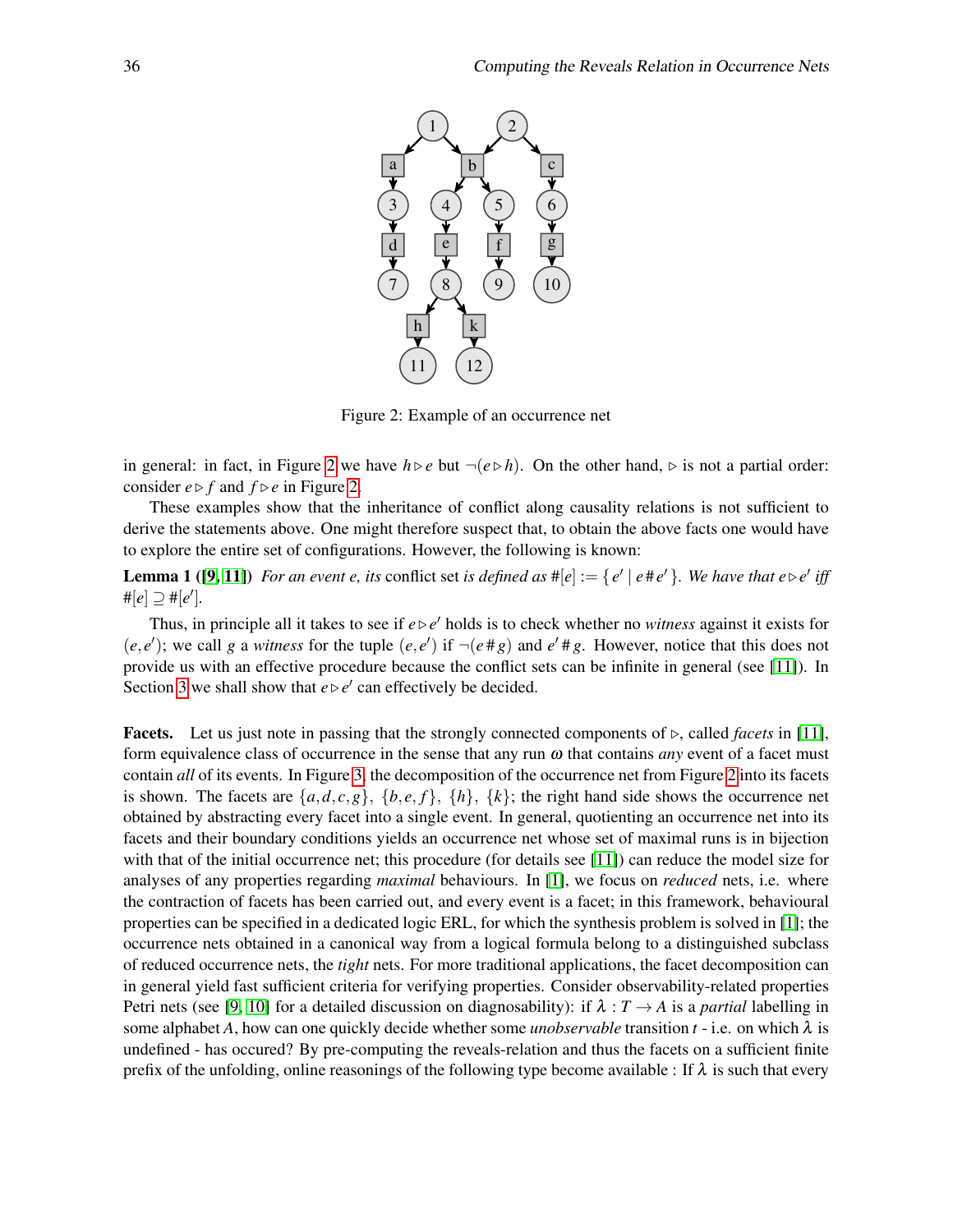facet in which some instance of *t* occurs contains an occurrence of a distinctive label *a* that *t* free facets do not produce, then detection of *a* allows to infer occurrence of *t* with certainty. Given that the facet decomposition and contraction can be computed offline, see below, and reduces the size of unfoldings dramatically, such improvements are valuable in monitoring and supervising large distributed networks, in particular in telecommunications [\[5,](#page-14-6) [2,](#page-14-15) [6\]](#page-14-16).

<span id="page-7-1"></span>

Figure 3: Left: a prefix of the example from Fig. [2](#page-6-0) with facets highlighted; right: the occurrence net obtained from the left hand one through facet abstraction

## <span id="page-7-0"></span>3 A bound for deciding the *reveals* relation

Let  $N = (P, T, F, M_0)$  be a safe Petri net, where P and T are finite, for the rest of the section, and let  $U = (C, E, G, C_0)$  be its unfolding, where f is the mapping between U and N.

In this section, we shall consider the following problem: Given two events *x* and *y*, does *x* reveal *y*? As pointed out in Lemma [1,](#page-6-1) this requires to decide whether a witness exists. We shall show that the height of a witness is bounded, i.e. it suffices to search a finite prefix of *U* to find a witness. The existence of a finite bound, albeit a much higher one, was first pointed out in [\[11\]](#page-14-11), and we start by re-stating that result.

<span id="page-7-3"></span>**Definition 2** Associate to each event e a marking of N by taking  $M_e := Mark([\epsilon])$ . We shall define a *sequence*  $(L_i)_{i\geq 1}$  *of sets of events, the so-called* level-*i* cutoffs*, and a sequence of prefixes*  $(U_i)_{i\geq 1}$ *, the so-called* level-*i* prefixes*.*

*We let*  $e \in L_1$  *if*  $M_e = M_0$  *or there exists an event e' such that e'*  $\lt e$  *and*  $M_{e'} = M_e$ *. For i*  $> 1$ *, we let*  $e \in L_i$  *iff there exists an event*  $e' \in L_{i-1}$  *such that*  $e' < e$  *and*  $M_{e'} = M_e$ *. For*  $i ≥ 1$ *, let*  $L_i^{\min}$  *be the*  $\le$ -minimal events of  $L_i$ . We let  $U_i := U[L'_i]$ , where  $L'_i := \bigcup_{e \in L_i^{\min}} \lceil e \rceil$  is the downward-closure of  $L_i^{\min}$ .

<span id="page-7-2"></span>Intuitively, the prefix *U*<sup>1</sup> contains all reachable markings and unrolls each loop in the Petri net exactly once; notice that the events  $L_1$  are exactly those events that return the net to a marking that was reached before. The prefix  $U_2$  unrolls each loop once more and so on. The following result is shown in [\[11\]](#page-14-11):

**Theorem 1** [\[11\]](#page-14-11) Let m be the the minimal index such that  $U_m$  contains event x, and let n be the cor*responding index for y. Moreover, let K<sup>M</sup> be the number of reachable markings of the net N. Then, if*  $\neg(x \triangleright y)$ , there exists a witness in  $U_{K_M+\max\{m,n\}-1}$ .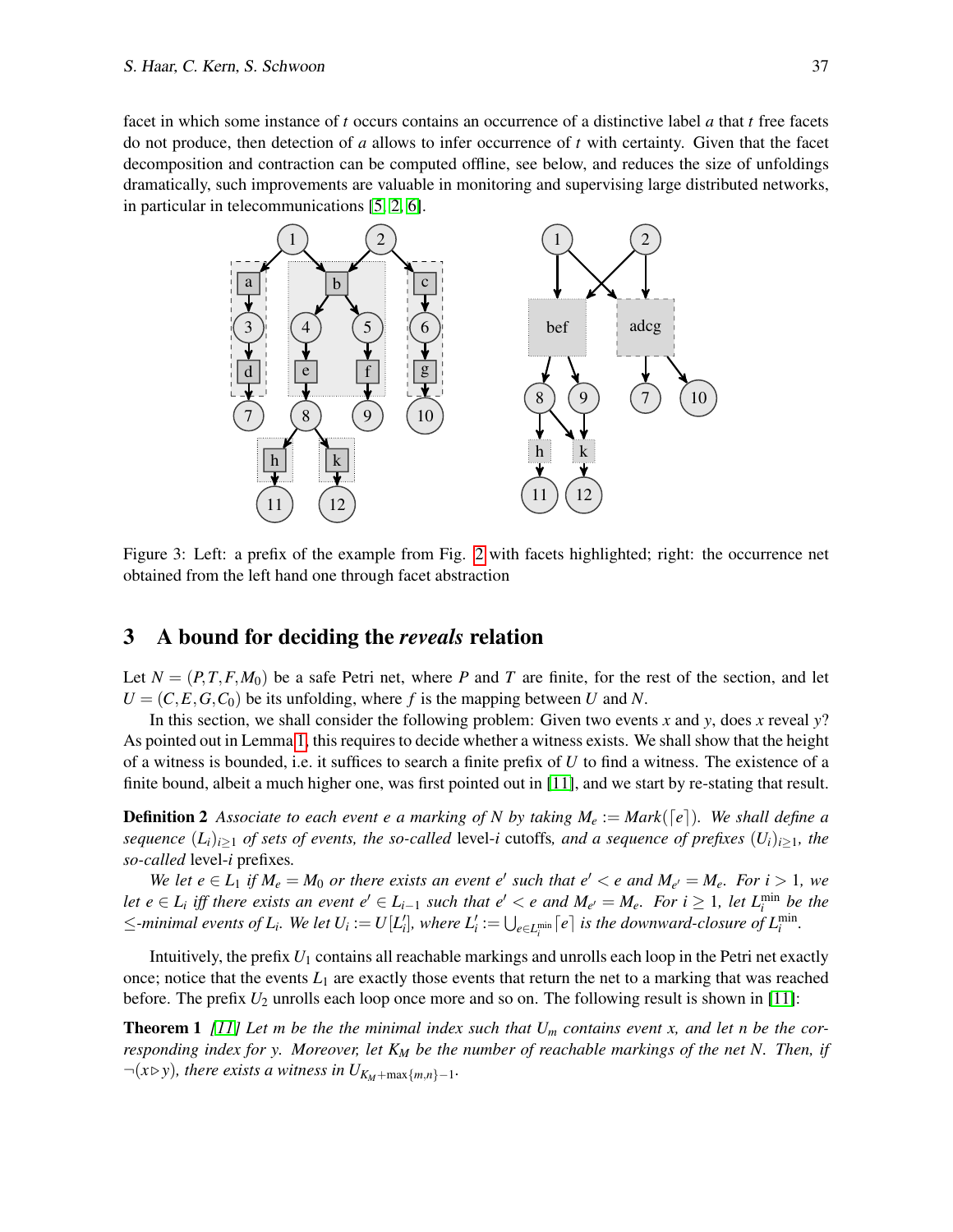$K_M$  is guaranteed to be finite for safe nets, hence Theorem [1](#page-7-2) establishes the decidability of  $\triangleright$ . However,  $K_M$  is difficult to determine exactly and in general very large, not to mention the size of  $U_{K_M+\max\{m,n\}-1}$ . We shall see that this bound can be improved. Formalizing the discussion after Lemma [1,](#page-6-1) we define, for events  $x, y, z$ , the *witness predicate* wit $(x, y, z)$ :

$$
\textbf{wit}(x, y, z) \quad : \Longleftrightarrow \quad (z \# y) \ \land \ \neg (z \# x).
$$

To prepare the main result, let us first define the *height function*  $H$ . Let O be an occurrence net and  $e$ one of its events. Then

$$
\mathcal{H}(e) := 1 + \max_{e' \in \P(\bullet e)} \mathcal{H}(e'), \quad \text{where } \max \emptyset := 0.
$$

We naturally extend the height function to finite prefixes of *O*:

$$
\mathcal{H}(O[E']) := \max_{e \in E'} \mathcal{H}(e) \tag{1}
$$

Let *M* be a reachable marking of *N* and  $N(M)$  be the net  $(P, T, F, M)$ , i.e. *N* with *M* as the initial marking. Moreover, let  $U^M$  be the unfolding of  $N(M)$  and  $U_i^M$  the analogous prefixes according to Definition [2.](#page-7-3) Let  $K(M) := \mathcal{H}(U_1^M)$ , and

<span id="page-8-1"></span><span id="page-8-0"></span>
$$
K := \max_{M \in \mathbf{R}(N)} K(M). \tag{2}
$$

<span id="page-8-3"></span>**Lemma 2** *The value of K is bounded above by the height*  $\mathcal{H}(U_2)$  *of the level-2 prefix of N.* 

**Proof:** We first show that  $U_1$  is a complete prefix. Indeed, in [\[13\]](#page-14-3) an event *e* is called a cut-off of *U* if  $M_e = M_0$  or there exists an event *e'* such that  $M_{e'} = M_e$  and  $| [e' ] | < | [e] |$ . It is shown in [\[13\]](#page-14-3) that a prefix that contains all minimal cutoffs is complete. Evidently,  $e' < e$  implies  $| [e'] | < | [e] |$  and is a stronger condition, therefore our prefix *U*<sup>1</sup> contains all such minimal cutoffs and is also complete.

Let  $M \in \mathbf{R}(N)$ . By completeness of  $U_1$ , there exists a configuration  $\mathscr{C}$  in  $U_1$  such that  $Mark(\mathscr{C}) = M$ . Now, by construction of  $U_2$ , the postfix  $U_2/\mathcal{C}$  contains an isomorphic copy of  $U_1^M$ . The set of  $\Box$ 

We now state the main result of this section:

**Theorem 2** Let N be a safe Petri net, U its unfolding, and let K as defined in [\(2\)](#page-8-0). For any two events  $x, y$ *such that*  $\neg(x \triangleright y)$ *, there exists an event z such that* 

- *1.* wit(*x*, *y*,*z*) *and*
- 2.  $\mathcal{H}(z) \leq n + K$ , where  $n := \max(\mathcal{H}(x), \mathcal{H}(y))$ .

Proof: The idea of the proof is illustrated in Figure [4.](#page-9-0) Let *f* be the mapping between *N* and *U*. If  $\neg(x \triangleright y)$  then some event *z* satisfying wit $(x, y, z)$  exists; it remains to determine the maximal height of *z*. If  $x \# y$ , we are done immediately, taking  $z := x$ . Otherwise,  $\mathcal{C}_{xy} := [x] \cup [y]$  is a configuration. Choose  $z \in E$  such that wit $(x, y, z)$  holds, and such that  $z' < z$  implies  $\neg$ wit $(x, y, z')$ . By assumption we have  $\neg(x \# z)$ , thus  $\mathscr{C}_{xz} := [x] \cup [z]$  is also a configuration. Further, let *u* be such that  $u \# z$  and  $u \leq y$  and such that  $u' < u$  implies  $\neg(u' \# z)$ . We claim that

$$
\mathscr{C}^{uxz} \quad := \quad |u| \cup [x] \cup |z|
$$

is a configuration: if this were not the case, then there would be events  $e, e' \in \mathscr{C}^{uxz}$  such that  $e \neq e'$ . Since  $\mathscr{C}_{xy}$  and  $\mathscr{C}_{xz}$  are configurations, it would follow w.l.o.g. that  $e \in [u]$  and  $e' \in [z]$ , so  $e < u$  and  $e' < z$ . But then  $e \neq z$  and  $e' \neq y$ , both of which contradicts the minimality assumptions on *u* and *z*. We thus have

<span id="page-8-2"></span>
$$
\mathscr{C}^{uxz} \stackrel{z}{\rightsquigarrow} \text{ and } \mathscr{C}^{uxz} \stackrel{u}{\rightsquigarrow} . \tag{3}
$$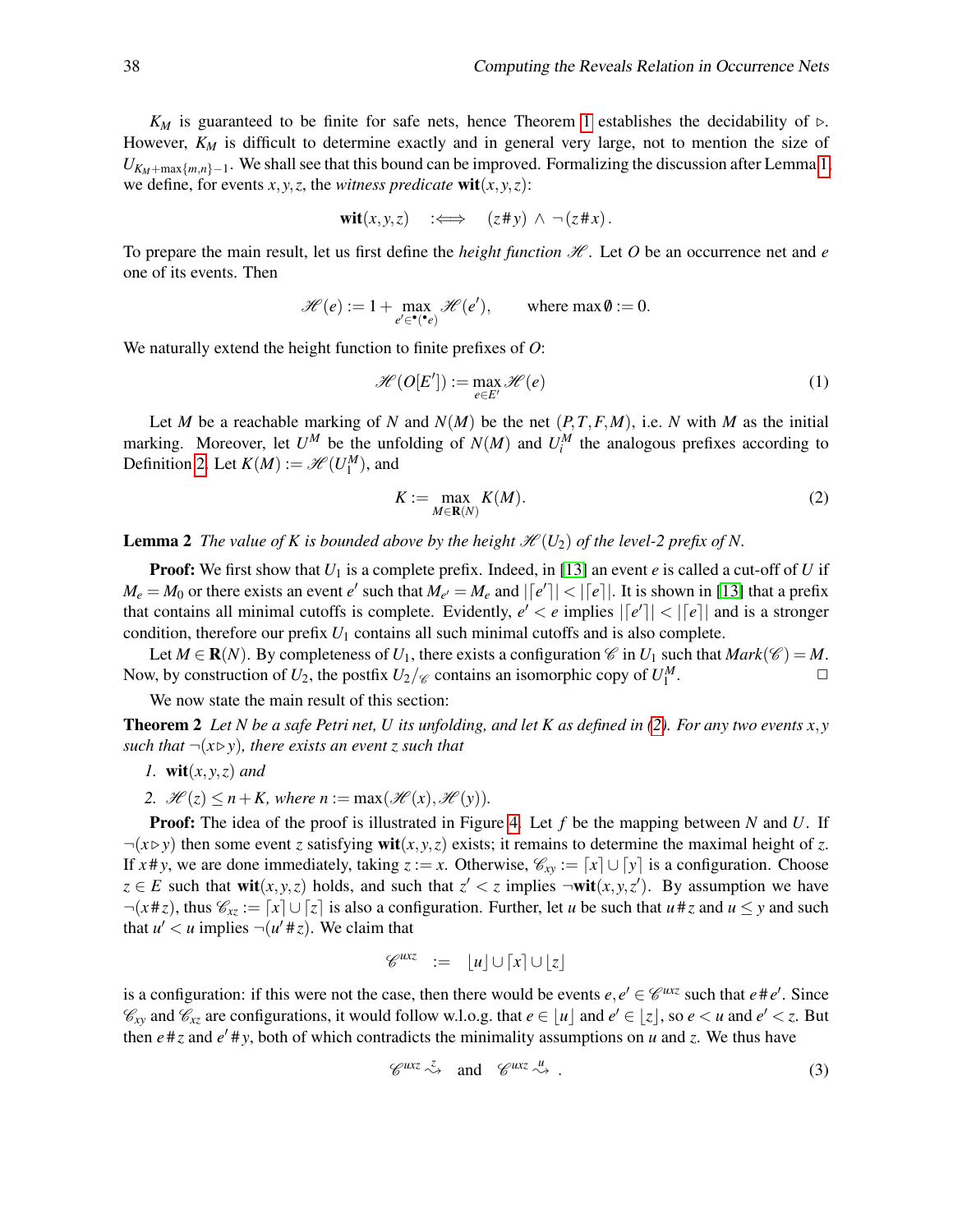

<span id="page-9-0"></span>Figure 4: Rough sketch of the proof of Theorem [2;](#page-8-1) there exists a condition *b* in the preset of both *u* and *z*; moreover,  $u < y$  and  $n = max(\mathcal{H}(x), \mathcal{H}(y))$ . From  $\mathcal{C}^{uxz}$  we construct the smaller configuration  $\mathcal{C}$ .

For  $n = \max\{\mathcal{H}(x), \mathcal{H}(y)\}\$ , let  $\mathcal{C}_n^{uxz} := \{e \in \mathcal{C}^{uxz} \mid \mathcal{H}(e) \leq n\}\$ . Then  $x \in \mathcal{C}_n^{uxz}$ , and  $\mathcal{C}_n^{uxz} \stackrel{u}{\leadsto}$ . Suppose that *z* satisfies  $\mathcal{H}(z) > n + K$ . Then the choice of *K* implies the existence of two distinct configurations  $\mathscr{C}_1, \mathscr{C}_2$  of *U* such that

- 1.  $\mathscr{C}_n^{\text{u}x} \subseteq \mathscr{C}_1 \subseteq \mathscr{C}_2 \subseteq \mathscr{C}^{\text{u}x}$
- 2.  $\mathcal{H}(\mathscr{C}_1) < \mathcal{H}(\mathscr{C}_2)$ , and
- 3. *Mark*( $\mathcal{C}_1$ ) = *Mark*( $\mathcal{C}_2$ ).

In fact,  $Mark(\mathcal{C}_1) = Mark(\mathcal{C}_2)$  implies that  $U/\mathcal{C}_1$  and  $U/\mathcal{C}_2$  are isomorphic, and there exist sets  $A_1$ , *A*<sub>2</sub> with  $f(A_1) = f(A_2)$  such that  $\mathcal{C}_2 \stackrel{A_2}{\rightsquigarrow} \mathcal{C}^{uxz}$  and  $\mathcal{C}_1 \stackrel{A_1}{\rightsquigarrow} \mathcal{C}$  for some  $\mathcal{C}$ . Now, *Mark*( $\mathcal{C}$ ) = *Mark*( $\mathcal{C}^{uxz}$ ), so there exists an event *e* such that  $f(e) = f(z)$ ,  $\mathcal{H}(e) < \mathcal{H}(z)$ , and  $\mathcal{C} \rightsquigarrow$ . Thus,  $\mathcal{C} \cup \{e\}$  is a configuration containing both *x* and *e*, so  $\neg(x \# e)$ .

From  $u \neq z$  and [\(3\)](#page-8-2) it follows that *u* and *z* compete directly for a token, i.e. there exists a condition  $b \in$ •*u* $\cap$ •*z*. Since  $f(e) = f(z)$ , there must be  $b' \in \text{•}e$  with  $f(b') = f(b)$ . Now, *b* co *b'* cannot hold because *N* is safe. Suppose  $b \# b'$ . But then there must exist two events  $u' \neq e'$  such that  $u' < b$  and  $e' < b'$  and  $\mathbf{e}^{\prime}u' \cap \mathbf{e}^{\prime} \neq \emptyset$ . By definition,  $\mathscr{C}$  contains |*u*| and enables *e*, so *b* and *b*' must both be contained in the prefix  $U[\mathscr{C}]$ , so  $u', e' \in \mathscr{C}$ , but, being a configuration,  $\mathscr{C}$  cannot contain two conflicting events. The only possibilities left are  $b = b'$ ,  $b < b'$ , or  $b' < b$ , and in all cases we obtain  $e \neq u$  and therefore  $e \neq y$ .

We thus obtain wit $(x, y, e)$ , and the height of *e* is strictly less than that of *z*. Either  $\mathcal{H}(e) \leq n + K$ , and we are done; or we replace *z* by *e* and repeat the surgery above, obtain another witness with strictly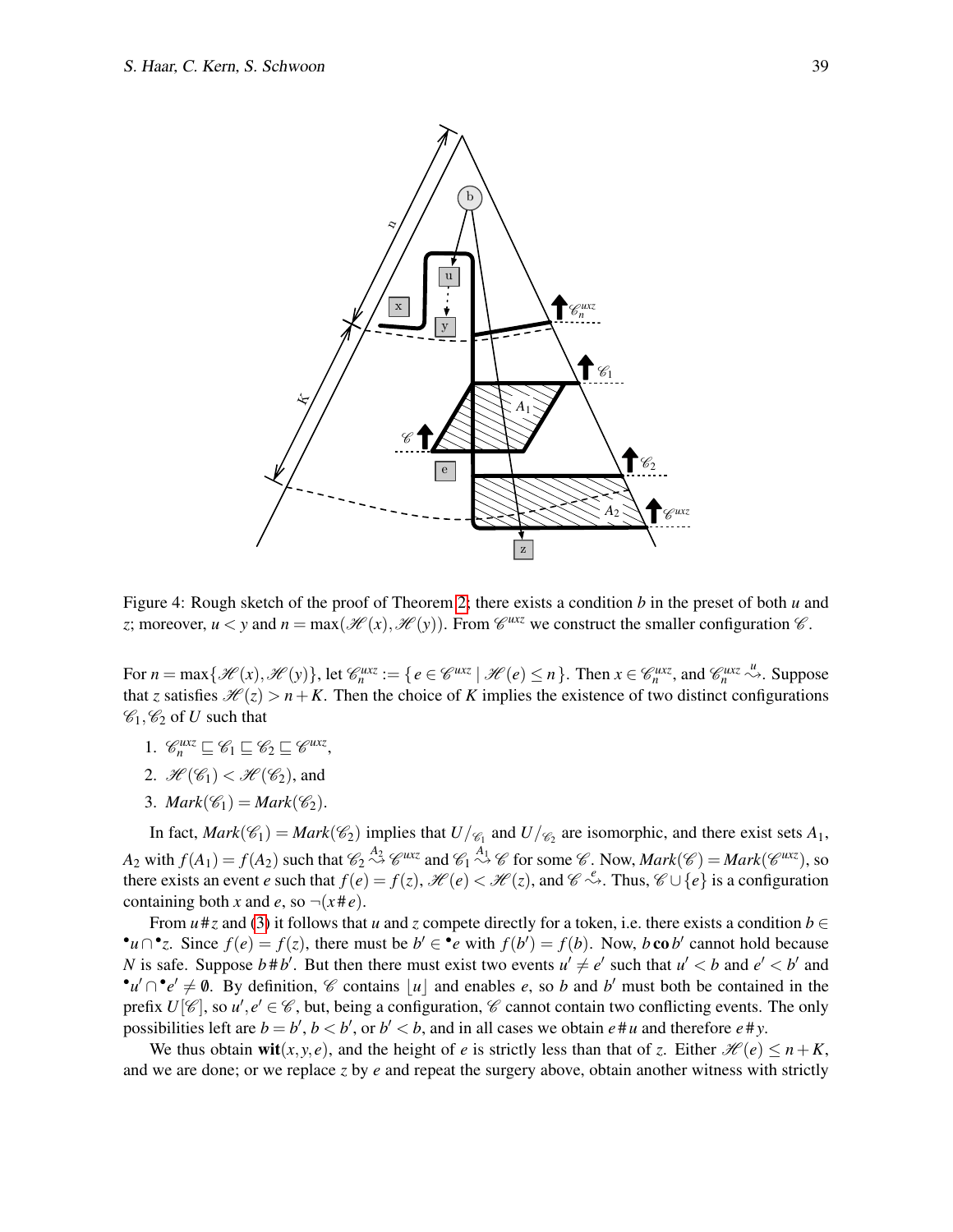lesser height etc, until we end up with a witness that has the desired height.  $\Box$ 

Theorem [2](#page-8-1) in connection with Lemma [2](#page-8-3) implies that for any pair *x*, *y* of concurrent events, it suffices to inspect  $U_2^{M_{xy}}$  $\sum_{2}^{M_{xy}}$  to determine whether *x* ⊳ *y*, where  $M_{xy} := M([x] \cup [y])$ . Notice that this bound is much lower than the one given by Theorem [1;](#page-7-2) in fact, contrary to the previous bound it provides hope to actually compute the relation.

The reader will observe that in the proof of Theorem [2](#page-8-1) we exploit the fact that a suffix of  $\mathcal{C}_n^{\mu\chi\chi}$  with height *K* contains two marking-equivalent causally related events. To find two such events, it actually suffices to search an isomorphic copy of the level-1 prefix starting at the marking associated with  $\mathcal{C}_n^{\mu\alpha z}$ . It is thus tempting to think that Lemma [2](#page-8-3) unfolds "one level too much". However, for a given candidate *z* as witness for *x* and *y*, there may be many possible events *u* for which one would have to search the suffix of  $\mathcal{C}_n^{\mu\chi}$ , therefore limiting the candidates in this manner would not at all be straightforward. The value of Lemma [2](#page-8-3) is in bounding the set of candidates for *z* in a simple, effective manner.

## <span id="page-10-0"></span>4 Algorithms for computing the *reveals* relation

In this section, we exploit the results of Sections [2](#page-2-0) and [3](#page-7-0) to exhibit two concrete algorithms for determining the *reveals* relation. The main contribution is in Section [4.1,](#page-10-1) where we show how to compute the relation between all events in a given prefix. In Section [4.2](#page-11-0) we discuss the question how to decide  $x \triangleright y$ for a single pair *x*, *y*.

#### <span id="page-10-1"></span>4.1 Computing *reveals* on a given prefix

For the rest of this section, let us fix a finite occurrence net *O*, which should be a finite prefix of some safe Petri net, where *E* is the set of events. We are going to compute the relation  $\triangleright$  between all pairs in *E*.

An algorithm for this purpose can be useful if either the underlying net is free of loops (and hence the unfolding is finite), or if one wants to compute the relation for all events of height up to *n* (in which case the prefix should contain the events of height  $n + K$ ).

Our algorithm consists of three passes over the occurrence net that compute, in turn, the causality relation <, the conflict relation  $#$ , and finally the reveals relation ⊳. We assume that events in *E* are available in topologically sorted order, i.e. an order  $\prec$  where  $e < e'$  implies  $e \prec e'$ . Such an order can be easily established while scanning *O*: e.g., one first identifies the minimal conditions (those having no incoming arcs) and then traverses the unfolding with a standard worklist algorithm.

For the three passes that compute  $\lt$ , #, and  $\triangleright$ , we exploit certain causal inheritance properties. It turns out that most operations can be implemented with simple bitset operations.

- 1. In the first pass, we compute for each event *e* a set of events  $post(e) := \{e' \mid e \le e'\}$  containing its successors (and *e* itself). Initially, that set is empty for all *e*; we then traverse *E* in *inverse* topological order, exploiting the fact that the causal relationship is obviously transitive:  $e \le e'$  iff  $e = e'$  or there exists  $e''$  such that  $e'' \in (e^{\bullet})^{\bullet}$  and  $e'' \le e'$ .
- 2. In the second pass, we compute for each event *e* the set  $conf(e) := \{e' \mid e \# e'\}$ , i.e., the set of events with which *e* is in conflict. Here, we exploit that the conflict relation is inherited by causal successors:  $e \neq e'$  iff  $\cdot e \cap \cdot e' \neq \emptyset$  or there exists  $f, f'$  such that  $f \leq e, f' \leq e'$ , and  $\cdot f \cap \cdot f' \neq \emptyset$ . We traverse *E* in topological order; each event *e* inherits the conflicts of its (direct) causal predecessors and obtains new conflicts with the set  $post(e')$  for all events  $e'$  with which it directly competes for some condition.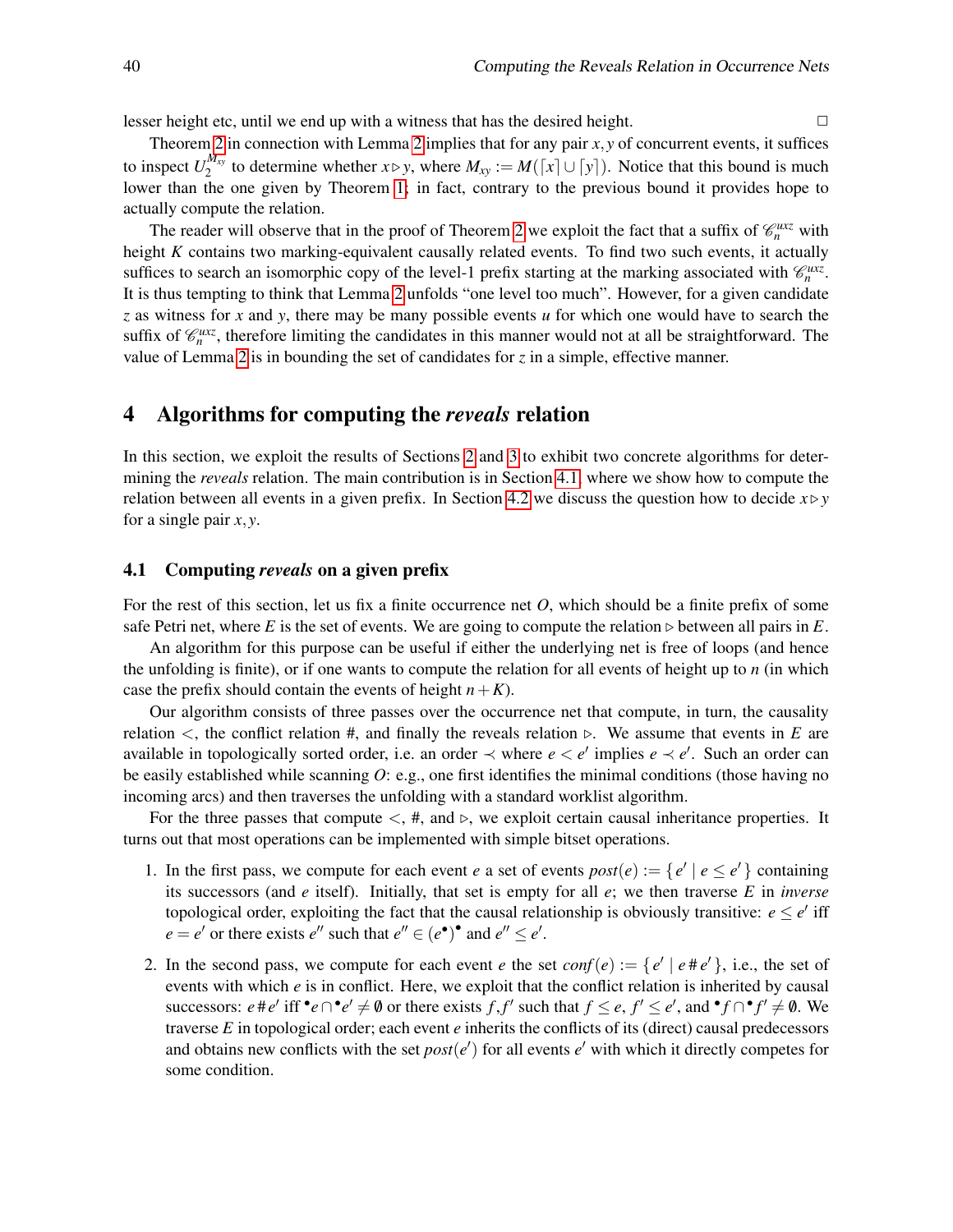3. In the third pass, we finally compute a set  $rev(e)$  for each event *e* such that  $rev(e) := \{e' \mid e \triangleright e'\}.$ Here, we mainly exploit two facts: *e* cannot reveal any events with which it is in conflict, and it reveals all events revealed by its causal predecessors: if  $e'' \triangleright e'$  and  $e'' < e$ , then  $e \triangleright e'$ . We thus traverse *E* in topological order; at each event, all known conflicts are discarded, and events from direct causal predecessors inherited. This leaves some events  $e'$  for which the status is unknown (concurrent events and causal successors), and for these we check directly whether  $conf(e) \supset$ *conf*(*e* ′ ) (compare Lemma [1\)](#page-6-1).

```
Algorithm 1 Computing the reveals relation
```

```
post(e) := \{e\}; conf(e) := \emptyset; rev(e) := \{e\} for all e \in Efor all e \in E in inverse \prec-order do
    for all e' \in e^{\bullet \bullet} do
       post(e) := post(e) \cup post(e')end for
end for
for all e \in E in \prec-order do
    for all e' ∈ **e do
       conf(e) := conf(e) \cup conf(e)end for
    for all e' s.t. ^{\bullet}e \cap ^{\bullet}e' \neq \emptyset do
       conf(e) := conf(e) \cup post(e')end for
end for
for all e \in E in \prec-order do
    for all e' ∈ **e do
       rev(e) := rev(e) \cup rev(e')end for
    E' := E \setminus (rev(e) \cup conf(e));for all e' \in E' do
       if rev(e) \supseteq rev(e') then
           rev(e) := rev(e)∪ {e<sup>'</sup>}
       end if
   end for
```
Figure [1](#page-11-1) shows a version of the algorithm in pseudo-code. Notice that if  $post(\cdot)$ ,  $conf(\cdot)$ , and  $rev(\cdot)$ are stored as bitsets (containing one bit for every event in  $E$ ), then almost all operations can be implemented using basic logical operations on bitsets. In the first two passes, the number of such operations is bounded by the number of arcs in *U*. In the third pass, the number of operations is bounded by the pairs  $(e, e')$  such that  $e' \notin (rev(e) \cup conf(e))$ , that is by  $|E|^2$  in the worst case. However, it turns out that in most cases the number of such checks is comparatively small.

#### <span id="page-11-0"></span>4.2 Computing *reveals* for a single pair

end for

We briefly discuss the question of how to decide  $x \triangleright y$  for a single pair of events *x*, *y*. If one is interested in individual pairs, such a procedure may well be more efficient than the one from Section [4.1](#page-10-1) because it allows to limit the events one has to consider.

Assume that *x*, *y* are events of some unfolding *U*, of which at least the prefix  $\lceil x \rceil \cup \lceil y \rceil$  is known. (We assume that neither *x*#*y* nor  $x > y$  hold, otherwise the solution is trivial.) Denote by  $\#_u[y] := \{z \mid z \in E : |z| \leq 1\}$  $#[y] \wedge \forall z' : (z' < z \rightarrow z' \notin #[y]$ } the set of <-minimal conflicts of *y*, its so-called *root conflicts*. Due to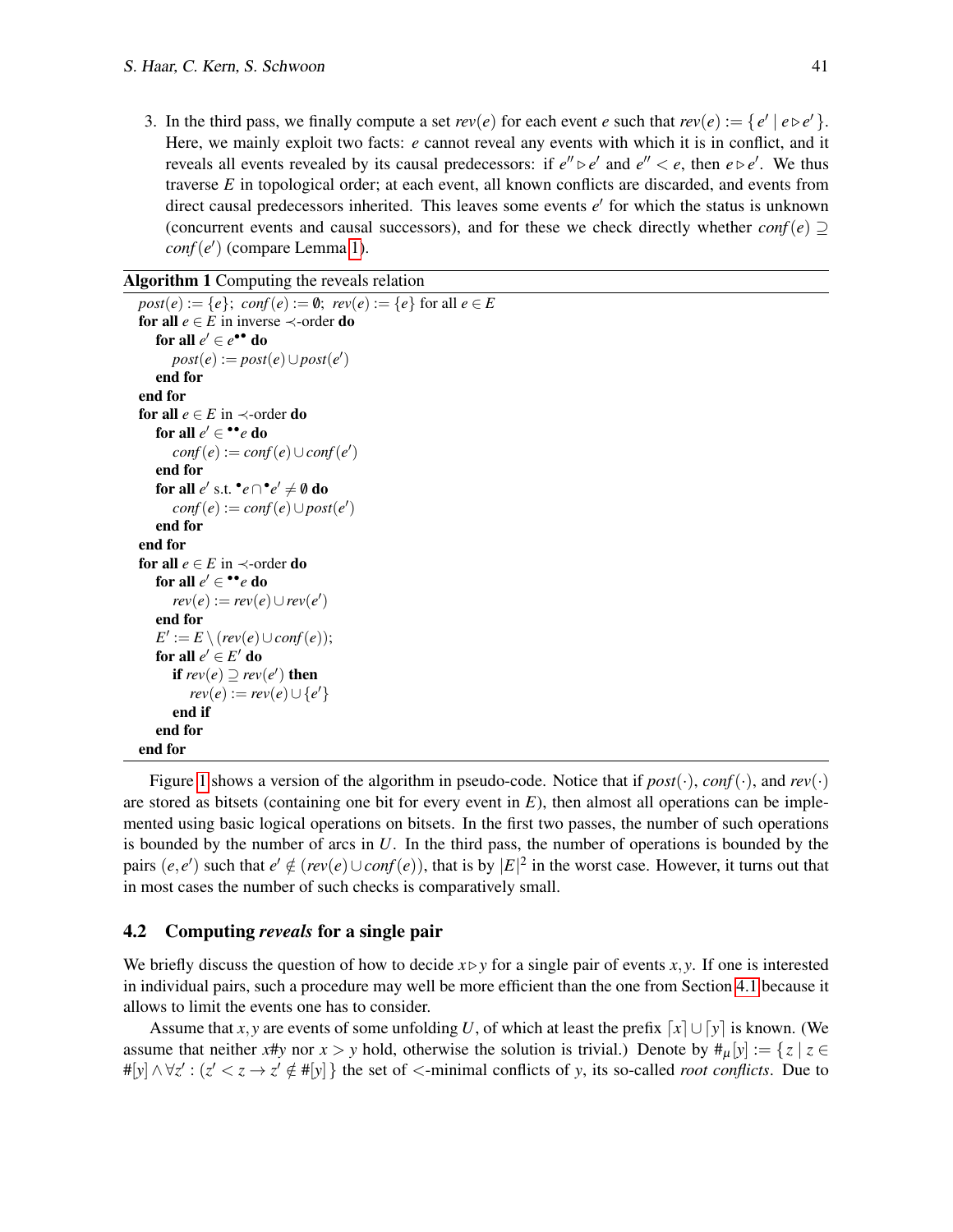results from [\[11\]](#page-14-11) we know that  $x \triangleright y$  iff  $\#[x] \supseteq \#_u[y]$ . To find a witness, it suffices therefore to find an event *z* that is not in conflict with *x*, but a root conflict of *y*; the latter implies that  $\bullet$ *z*  $\cap$   $\lfloor y \rfloor \neq \emptyset$ .

We propose the following: First, mark the conditions in  $|y|$  as 'goals'. Secondly, mark all conditions and places in conflict with *x* as 'useless' (they cannot produce a witness), as well as all elements of  $|x|$ (which can equally not produce a witness by assumption). One then regards the remaining non-'useless' events up to the height given by Lemma [2,](#page-8-3) either by unfolding them on-the-fly or by following them on a pre-computed prefix. A witness is found if one such 'non-useless' events consumes a 'goal' condition.

### <span id="page-12-0"></span>5 Experiments

We implemented the theoretical and algorithmical results of the preceding sections and evaluated them experimentally. The problems we wanted to address were the following:

- What is the value of *K* (as given by Lemma [2\)](#page-8-3) for medium-sized nets?
- Provided a prefix is available, how efficiently can one determine ⊳, using Algorithm [1?](#page-11-1)

<span id="page-12-1"></span>As inputs, we chose the safe Petri net examples supplied by the PEP tool [\[8\]](#page-14-17). Table [1](#page-12-1) provides some statistics on the nets we used, such as the number of places and transitions, as well as the bound *K* according to Lemma [2](#page-8-3) for each particular net. We obtained *K* by modifying the Mole unfolding tool [\[17\]](#page-14-18). Normally, Mole is used to compute finite complete prefixes; for our experiments, we modified its cutoff criterion so that it would compute the unfolding prefix *U*2. We also give the time, in seconds, to compute the said prefix in the rightmost column.

| Petri net                | P       | T           |    | $K$ Time/s |
|--------------------------|---------|-------------|----|------------|
| buf100                   |         | 200 101 201 |    | 2.1        |
| elevator                 | 59      | 74          | 80 | 0.3        |
| gas_station              | 30      | 18          | 18 | 0.1        |
| mutual                   | 62      | 67          |    | $t/\Omega$ |
| parrow                   | 77      | 54          | 91 | 1.6        |
| peterson                 | 27      | 31          | 34 | 0.1        |
| reader_writer_2          | 53      | 60          | 29 | 2.3        |
| sdl_arq_deadlock 202 183 |         |             | 37 | 0.1        |
| sdl_arq                  |         | 208 234 129 |    | 0.2        |
| sdl_example              | 323 471 |             | 71 | 0.1        |
| sem                      | 26      | 25          | 35 | 0.1        |

Table 1: Net statistics and computation of *K*

To make the experiments more interesting, we excluded non-cyclic examples, where *K* would be obvious. For the rest, the computation of *K* succeeded except in one case (mutual, more than 10 minutes). To give some indications, the size of a *complete* prefix in these cases was between several dozen and a few thousand events, whereas the size of *U*<sup>2</sup> was between several hundred and several ten thousands of events. By contrast, the computation of *K* failed for another set of larger benchmarks provided by Mole, whose complete prefixes already have a size of 10,000 and more events.

To answer the second question, we implemented Algorithm [1](#page-11-1) in Java. Our program took a precomputed prefix and computed the relation  $\triangleright$  on it, using the BitSet class for most operations. The results are summarized in Table [2.](#page-13-1) As one can see, the algorithm works well even for several tens of thousands of events, usually computing the relation in a matter of seconds.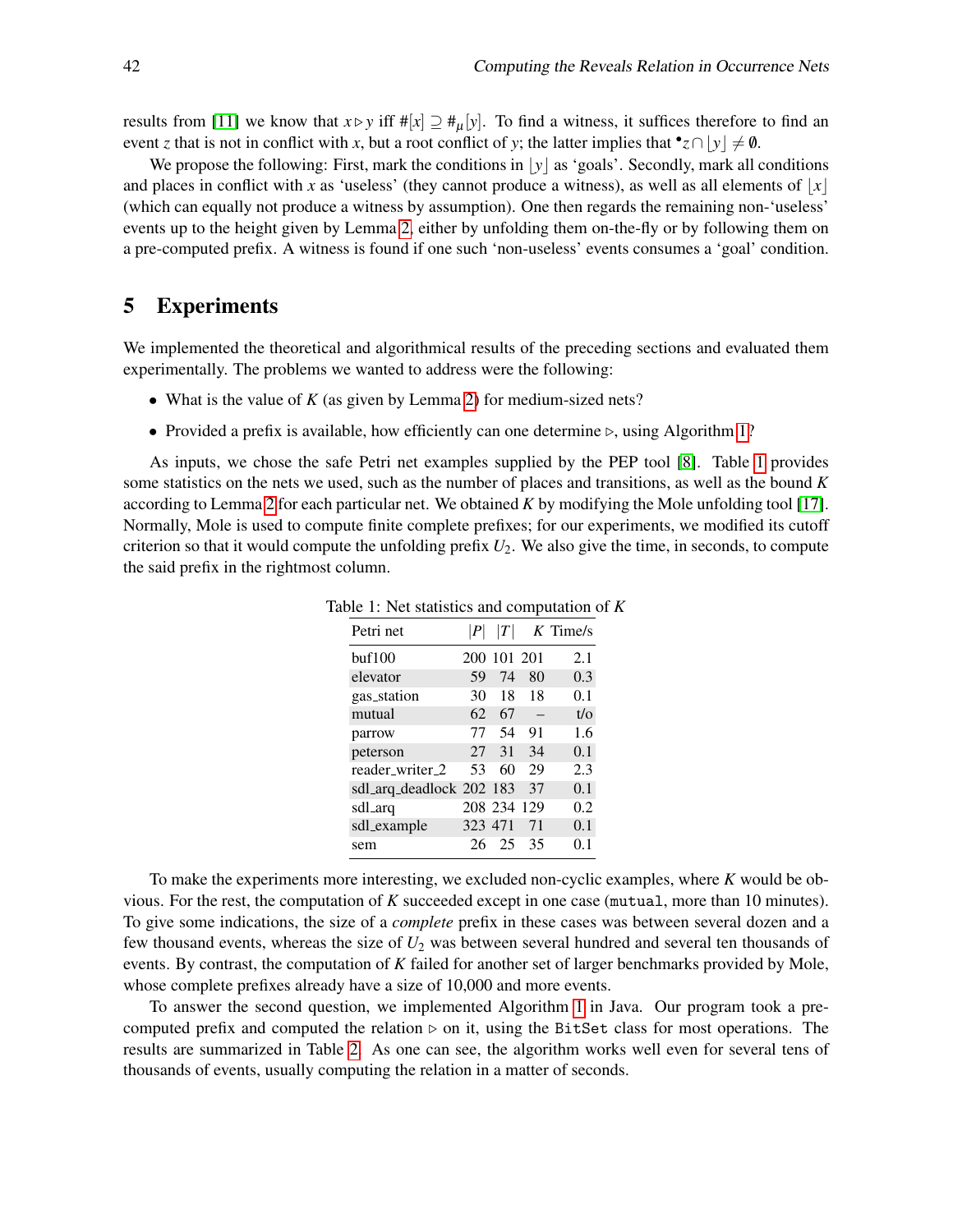<span id="page-13-1"></span>We detail the time for the three passes of the algorithm (all times are in seconds); in almost each case, we have the same ordering of computation times. The computation of the causal relation (*post*) takes hardly significant time, the second pass for the computation of the conflict relation (*conf*) takes a little more time, and the third pass for the computation of the reveals relation (*rev*) slightly dominates the computation time.

| Table 2: Running times of Algorithm 1 |        |       |                            |       |  |  |  |
|---------------------------------------|--------|-------|----------------------------|-------|--|--|--|
| Petri net                             | Events | post  | conf                       | rev   |  |  |  |
|                                       |        |       | (Time/s) (Time/s) (Time/s) |       |  |  |  |
| bds_1.sync                            | 12900  | 0.13  | 0.19                       | 0.30  |  |  |  |
| buf100                                | 17700  | 0.17  | 0.12                       | 0.25  |  |  |  |
| byzagr4 <sub>-1</sub> b               | 14724  | 0.18  | 0.19                       | 0.68  |  |  |  |
| dpd_7.sync                            | 10457  | 0.11  | 0.15                       | 0.24  |  |  |  |
| dph <sub>-7</sub> .dlmcs              | 37272  | 0.56  | 0.91                       | 2.10  |  |  |  |
| elevator75                            | 234879 | 15.84 | 22.58                      | 97.47 |  |  |  |
| elevator                              | 5586   | 0.05  | 0.05                       | 0.13  |  |  |  |
| elevator <sub>-4</sub>                | 16856  | 0.17  | 0.27                       | 0.38  |  |  |  |
| fifo20                                | 100696 | 2.92  | 3.72                       | 22.88 |  |  |  |
| ftp_1.sync                            | 83889  | 2.08  | 3.61                       | 6.78  |  |  |  |
| furnace_3                             | 25394  | 0.29  | 0.47                       | 0.95  |  |  |  |
| gas_station                           | 2861   | 0.01  | 0.01                       | 0.01  |  |  |  |
| key_4.fsa                             | 67954  | 1.40  | 2.19                       | 4.62  |  |  |  |
| parrow                                | 85869  | 2.47  | 4.17                       | 9.51  |  |  |  |
| peterson                              | 72829  | 1.60  | 2.54                       | 5.23  |  |  |  |
| $q_{-}1$ .sync                        | 10722  | 0.11  | 0.15                       | 0.30  |  |  |  |
| $q_1$                                 | 7469   | 0.08  | 0.09                       | 0.17  |  |  |  |
| reader_writer_2                       | 20229  | 0.24  | 0.37                       | 0.53  |  |  |  |
| rw_12.sync                            | 98361  | 2.36  | 5.14                       | 6.36  |  |  |  |
| $rw_12$                               | 49179  | 0.68  | 1.25                       | 1.70  |  |  |  |
| $rw_1/w3r$                            | 15401  | 0.15  | 0.22                       | 0.50  |  |  |  |
| $rw_2w1r$                             | 9241   | 0.10  | 0.11                       | 0.25  |  |  |  |
| sdl_arq                               | 2691   | 0.03  | 0.03                       | 0.09  |  |  |  |
| sem                                   | 19689  | 0.20  | 0.23                       | 0.61  |  |  |  |

### <span id="page-13-0"></span>6 Conclusion

We presented theoretical and algorithmic contributions towards the computation of the *reveals* relation. The analysis in [\[11\]](#page-14-11) had only provided the proof that  $a \triangleright b$  could be decided on *some* bounded prefix of the unfolding; but the bound (see Theorem [1\)](#page-7-2) was prohibitively large, and an efficient procedure for computing  $\triangleright$  was lacking. The present paper closes this theoretical and practical gap. Our results show that with a suitable cutoff-criterion, the complete finite prefix  $U_2$  is sufficient to obtain the ⊳-relation on *U*<sub>1</sub>. Moreover, an efficient algorithm for computing ⊳ on finite occurrence nets has been proposed and tested; the experimental results clearly show that  $\triangleright$  can be obtained and used in practice.

The theory of reveals can be further developed in the lines of [\[1\]](#page-14-12), where a dedicated logic (called ERL) is introduced for expressing generalized reveals relation of the form "if all events from set A occur, then at least one event from set B must eventually occur", and the problem of synthesizing occurrence nets from ERL formulas is solved. The study of further variants of logics for concurrency in the light of